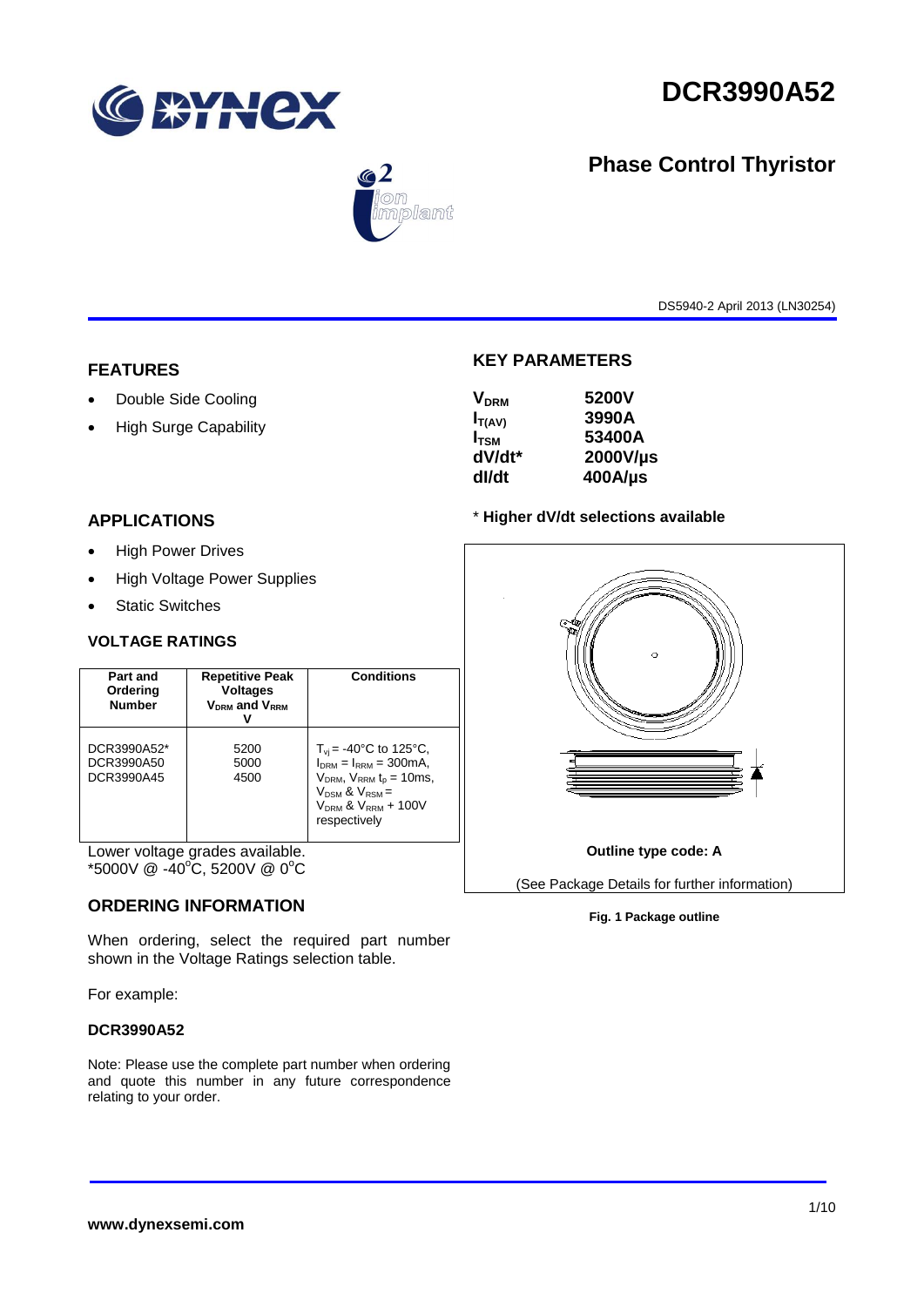



# **CURRENT RATINGS**

**Tcase = 60°C unless stated otherwise**

| Symbol              | <b>Parameter</b>                     | <b>Test Conditions</b>   | Max. | <b>Units</b> |
|---------------------|--------------------------------------|--------------------------|------|--------------|
| Double Side Cooled  |                                      |                          |      |              |
| $I_{T(AV)}$         | Mean on-state current                | Half wave resistive load | 3990 | A            |
| I <sub>T(RMS)</sub> | <b>RMS</b> value                     | -                        | 6270 | Α            |
| Iτ                  | Continuous (direct) on-state current | $\overline{\phantom{0}}$ | 5640 | Α            |

#### **SURGE RATINGS**

| Symbol      | <b>Parameter</b>                        | <b>Test Conditions</b>                            | Max.  | <b>Units</b>      |
|-------------|-----------------------------------------|---------------------------------------------------|-------|-------------------|
| <b>ITSM</b> | Surge (non-repetitive) on-state current | 10ms half sine, $T_{\text{case}} = 125^{\circ}$ C | 53.4  | kA                |
| $l^2t$      | $I2t$ for fusing                        | $V_R = 0$                                         | 14.25 | MA <sup>2</sup> s |

# **THERMAL AND MECHANICAL RATINGS**

| Symbol           | <b>Parameter</b>                      | <b>Test Conditions</b>      |             | Min.                     | Max.    | <b>Units</b> |
|------------------|---------------------------------------|-----------------------------|-------------|--------------------------|---------|--------------|
| $R_{th(j-c)}$    | Thermal resistance – junction to case | Double side cooled          | DC          |                          | 0.00603 | °C/W         |
|                  |                                       | Single side cooled          | Anode DC    |                          | 0.01024 | °C/W         |
|                  |                                       |                             | Cathode DC  | $\overline{\phantom{a}}$ | 0.01467 | °C/W         |
| $R_{th(c-h)}$    | Thermal resistance – case to heatsink | Clamping force 83.0kN       | Double side | $\blacksquare$           | 0.001   | °C/W         |
|                  |                                       | (with mounting compound)    | Single side | $\blacksquare$           | 0.002   | °C/W         |
| $T_{\rm vj}$     | Virtual junction temperature          | <b>Blocking VDRM / VRRM</b> |             |                          | 125     | °C           |
| $T_{\text{stg}}$ | Storage temperature range             |                             |             | $-55$                    | 125     | °C           |
| $F_m$            | Clamping force                        |                             |             | 74.0                     | 91.0    | kN           |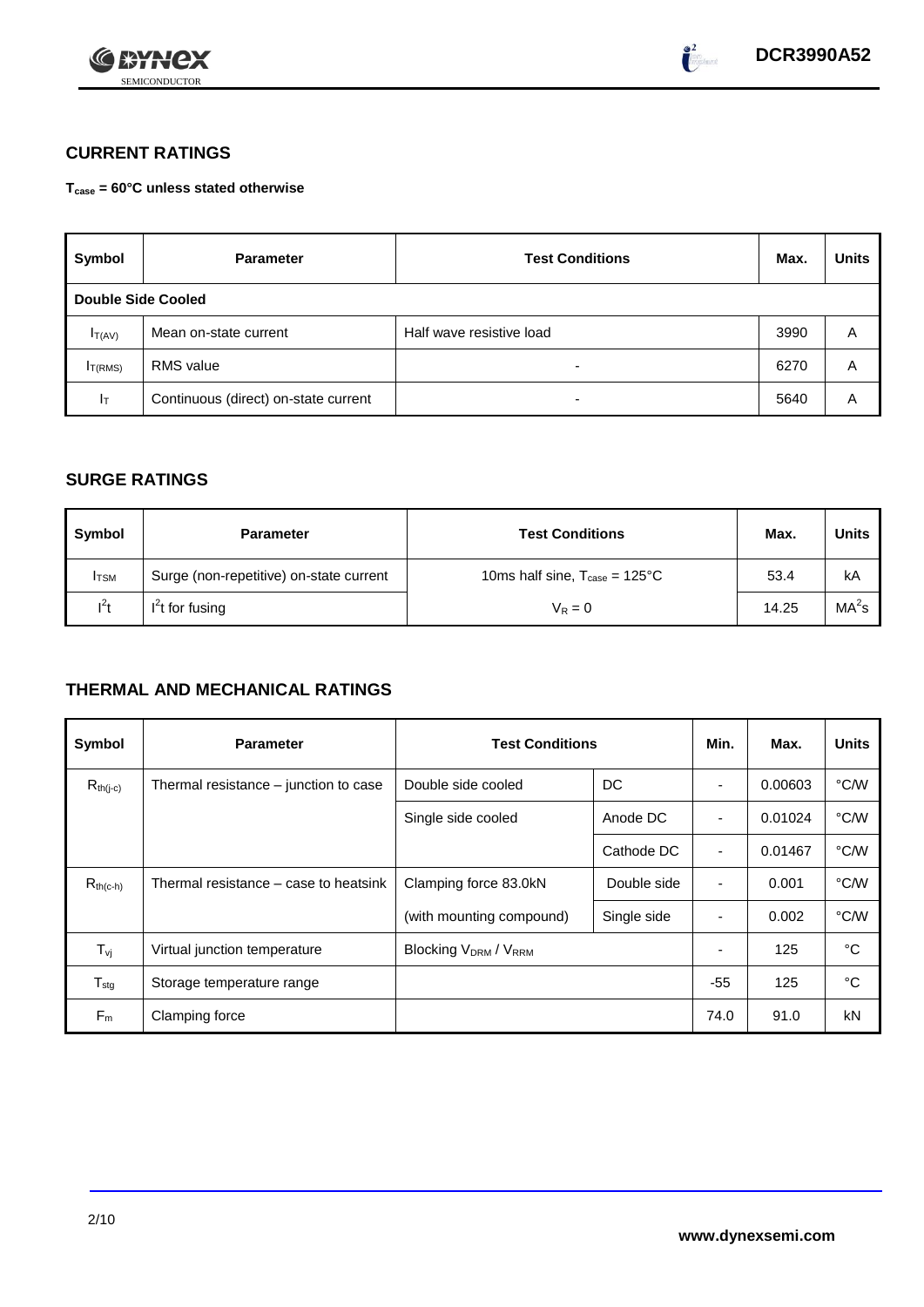

# **DYNAMIC CHARACTERISTICS**

| Symbol           | <b>Parameter</b>                              | <b>Test Conditions</b>                                                  |                 | Min.                     | Max.   | <b>Units</b> |
|------------------|-----------------------------------------------|-------------------------------------------------------------------------|-----------------|--------------------------|--------|--------------|
| <b>IRRM/IDRM</b> | Peak reverse and off-state current            | At $V_{RRM}/V_{DRM}$ , $T_{case} = 125^{\circ}C$                        |                 | $\overline{a}$           | 300    | mA           |
| dV/dt            | Max. linear rate of rise of off-state voltage | To 67% $V_{DRM}$ , T <sub>i</sub> = 125°C, gate open                    |                 | $\blacksquare$           | 2000   | $V/\mu s$    |
| dl/dt            | Rate of rise of on-state current              | From 67% $V_{DRM}$ to 2x $I_{T(AV)}$                                    | Repetitive 50Hz | $\blacksquare$           | 400    | $A/\mu s$    |
|                  |                                               | Gate source 30V, 10 $\Omega$ ,                                          | Non-repetitive  |                          | 1000   | $A/\mu s$    |
|                  |                                               | $t_r$ < 0.5µs, T <sub>i</sub> = 125°C                                   |                 |                          |        |              |
| $V_{T(TO)}$      | Threshold voltage - Low level                 | 1000 to 2600A at $T_{\text{case}} = 125^{\circ}C$                       |                 | $\overline{\phantom{a}}$ | 0.85   | V            |
|                  | Threshold voltage - High level                | 2600 to 9000A at $T_{\text{case}} = 125^{\circ}$ C                      |                 | $\overline{\phantom{a}}$ | 0.99   | V            |
| $r_{\text{T}}$   | On-state slope resistance - Low level         | 1000 to 2600A at $T_{\text{case}} = 125^{\circ}C$                       |                 | $\overline{\phantom{a}}$ | 0.2115 | $m\Omega$    |
|                  | On-state slope resistance - High level        | 2600 to 9000A at $T_{\text{case}} = 125^{\circ}C$                       |                 | $\overline{\phantom{a}}$ | 0.1578 | $m\Omega$    |
| $t_{\text{gd}}$  | Delay time                                    | $V_D = 67\%$ V <sub>DRM</sub> , gate source 30V, 10 $\Omega$            |                 | $\overline{\phantom{a}}$ | 3      | μs           |
|                  |                                               | $t_r = 0.5 \mu s$ , $T_i = 25$ °C                                       |                 |                          |        |              |
| $t_{q}$          | Turn-off time                                 | $T_i = 125^{\circ}C$ ,<br>$V_R = 200V$ , dl/dt = 1A/µs,                 |                 |                          | 750    | μs           |
|                  |                                               | $dV_{DR}/dt = 20V/\mu s$ linear                                         |                 |                          |        |              |
| $Q_{\rm S}$      | Stored charge                                 | $I_T = 3000A$ , $T_i = 125^{\circ}C$ , dl/dt - 1A/µs,                   |                 | 4030                     | 5420   | μC           |
| $I_{RR}$         | Reverse recovery current                      | $V_{\text{Rpeak}}$ ~3100V, $V_R$ ~ 2100V                                |                 | 49                       | 59     | A            |
| ΙL.              | Latching current                              | $T_i = 25^{\circ}C$ , $V_D = 5V$                                        |                 |                          | 3      | A            |
| Iн               | Holding current                               | $T_i = 25^{\circ}C$ , $R_{G-K} = \infty$ , $I_{TM} = 500A$ , $I_T = 5A$ |                 |                          | 300    | mA           |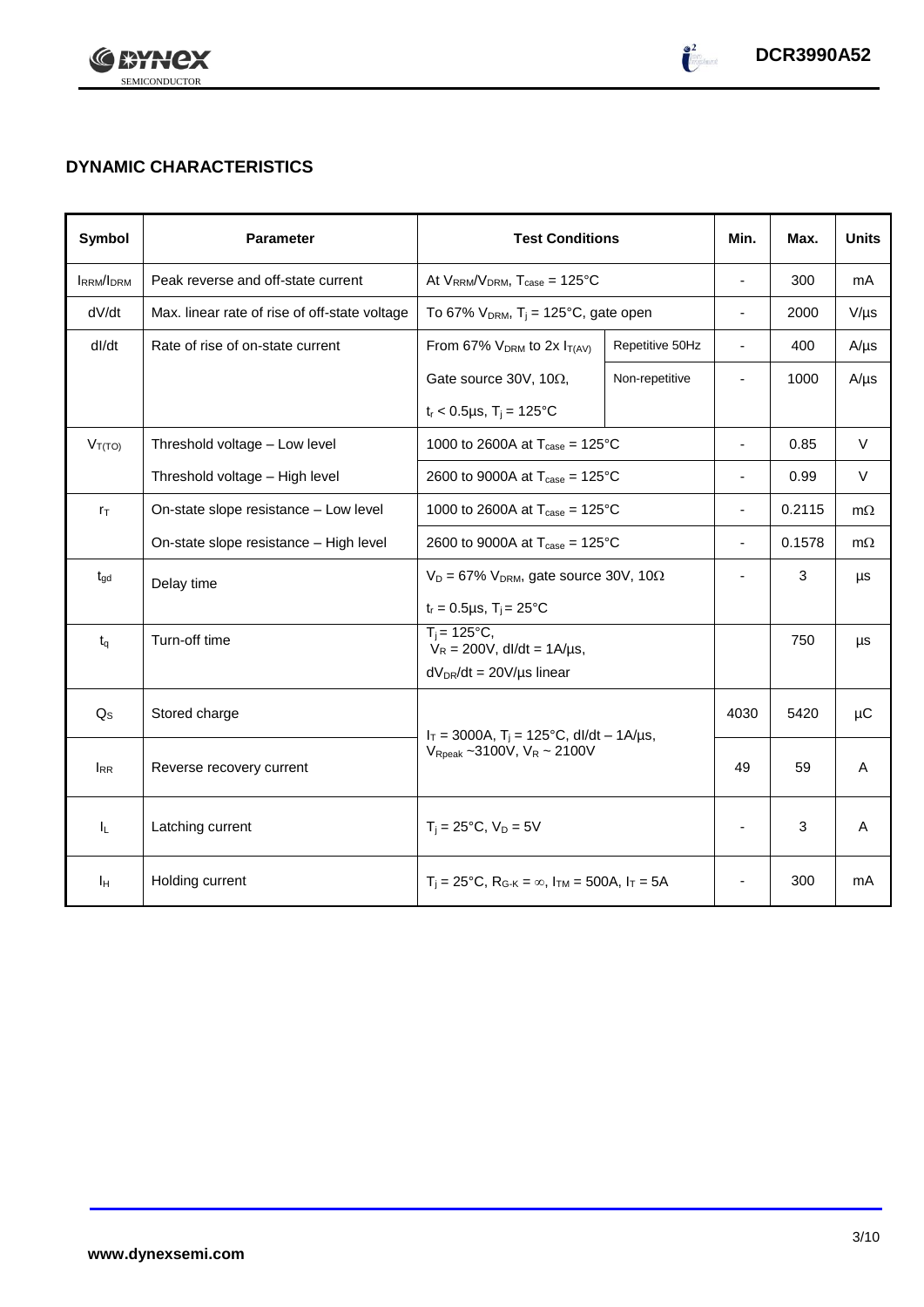

# **GATE TRIGGER CHARACTERISTICS AND RATINGS**

| Symbol      | <b>Parameter</b>         | <b>Test Conditions</b>                       | Max. | <b>Units</b> |
|-------------|--------------------------|----------------------------------------------|------|--------------|
| $V_{GT}$    | Gate trigger voltage     | $V_{DRM} = 5V$ , $T_{case} = 25^{\circ}C$    | 1.5  | V            |
| VGD         | Gate non-trigger voltage | At 50% $V_{DRM}$ , $T_{case} = 125$ °C       | 0.4  | V            |
| IGТ         | Gate trigger current     | $V_{DRM}$ = 5V, $T_{case}$ = 25°C            | 400  | mA           |
| <b>I</b> GD | Gate non-trigger current | At 50% $V_{DRM}$ , $T_{case} = 125^{\circ}C$ | 10   | mA           |

# **CURVES**



**Fig.2 Maximum & minimum on-state characteristics**

 $V_{TM}$  **EQUATION** Where  $A = 0.061592$  $B = 0.115333$  $V_{TM} = A + Bln (I_T) + C.I_T + D.\sqrt{I_T}$   $C = 0.000119$  $D = 0.002394$ these values are valid for  $T_i = 125^{\circ}C$  for  $I_T$  250A to 9000A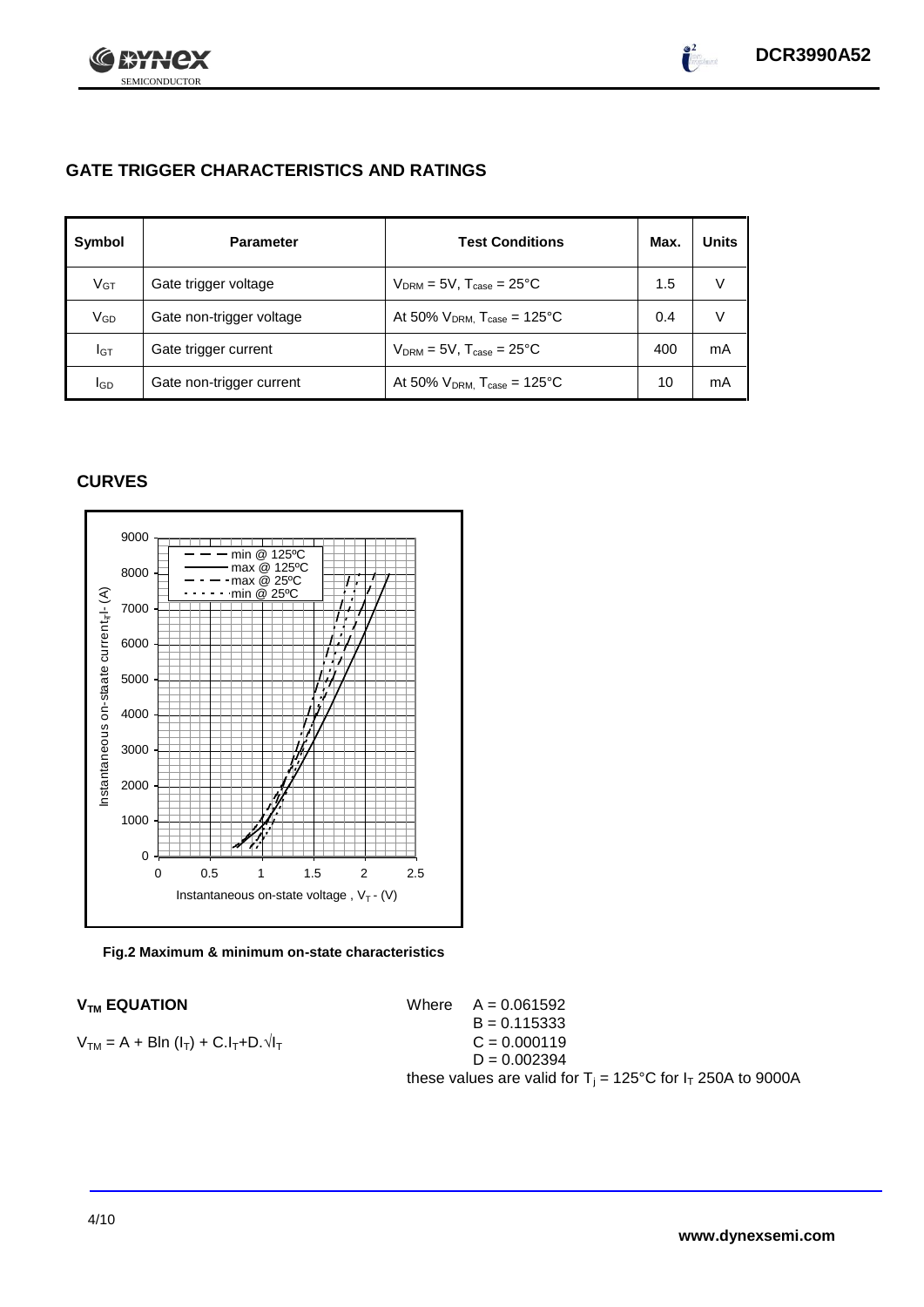

**Fig.5 Maximum permissible heatsink temperature, double side cooled – sine wave**

**Fig.6 On-state power dissipation – rectangular wave**

**DCR3990A52**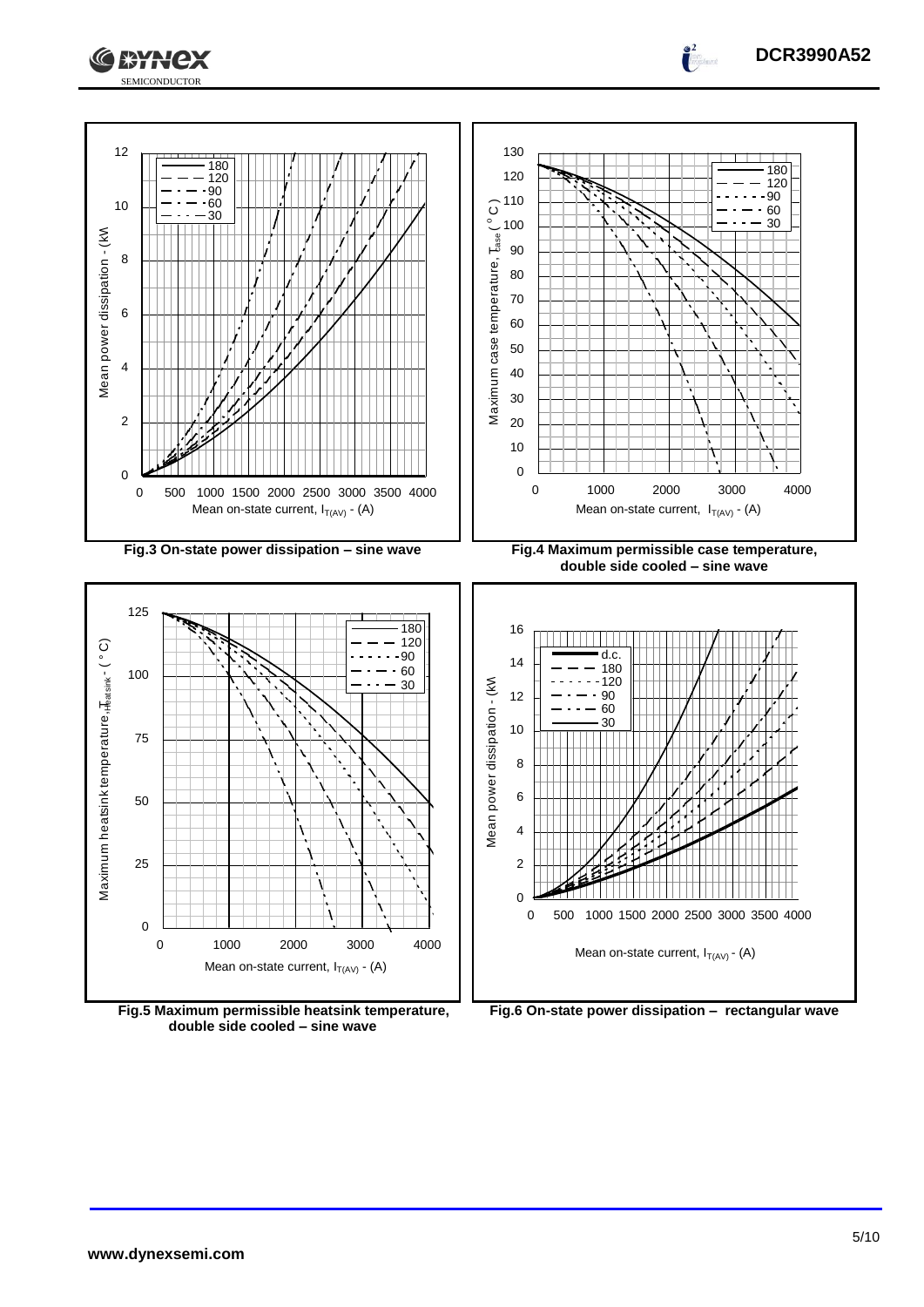





**DCR3990A52**

 $\overline{2}$ 

D  $0.001$ 

 $0.1$ 

1

Time (s)

 $0.01$ 

10

100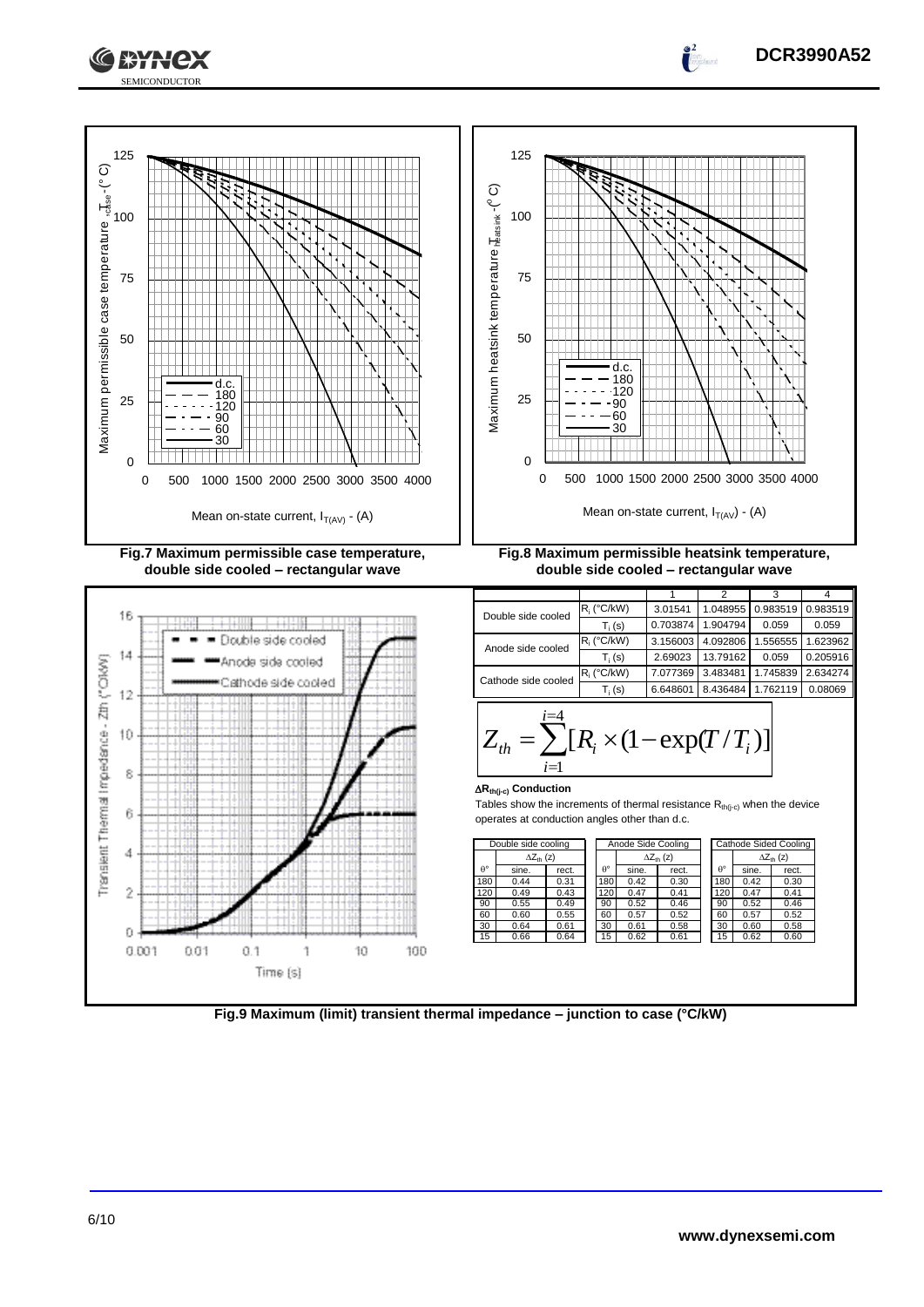



**Fig.10 Multi-cycle surge current Fig.11 Single-cycle surge current**



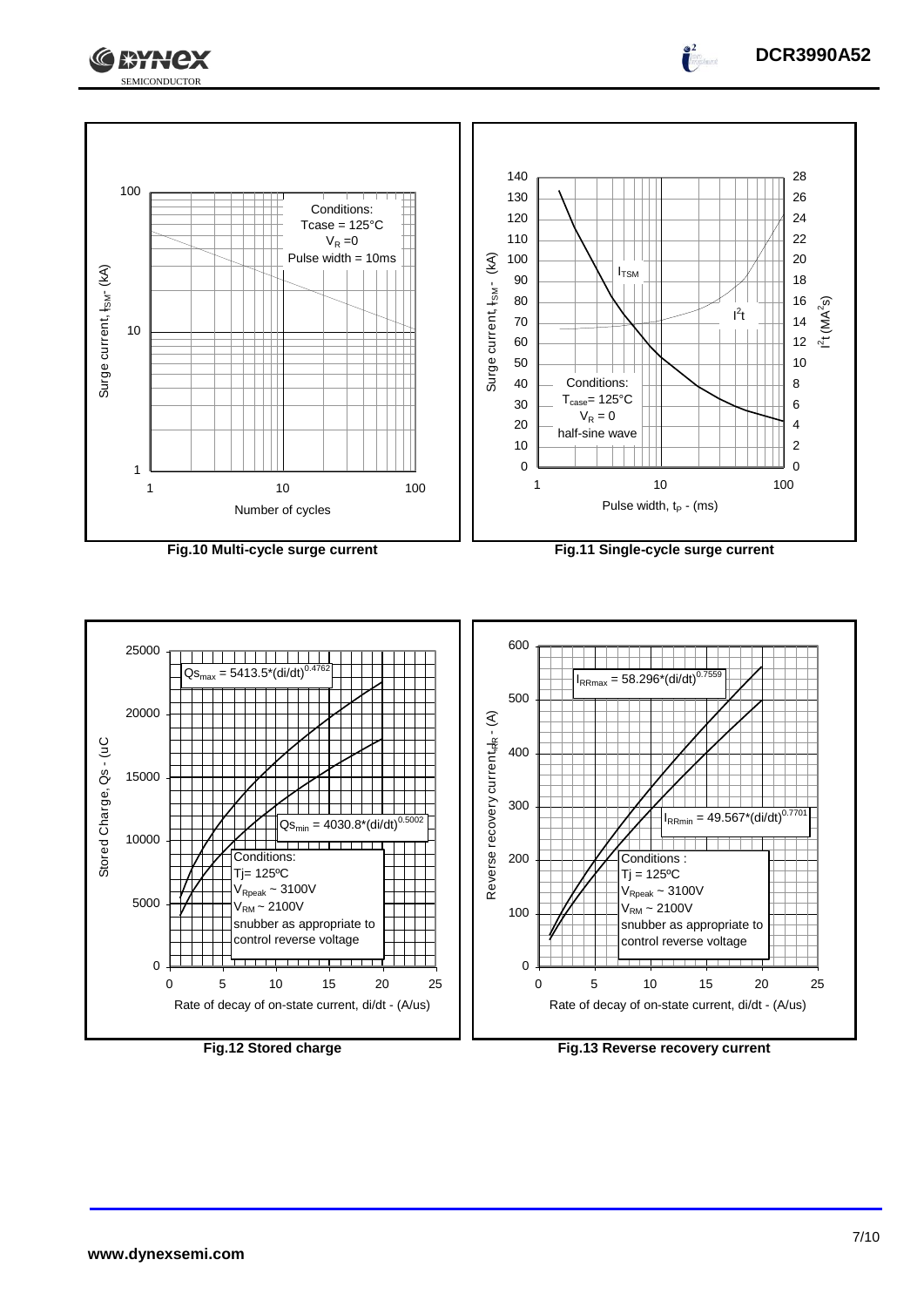

**Fig14 Gate Characteristics**



**Fig. 15 Gate characteristics**

**DCR3990A52**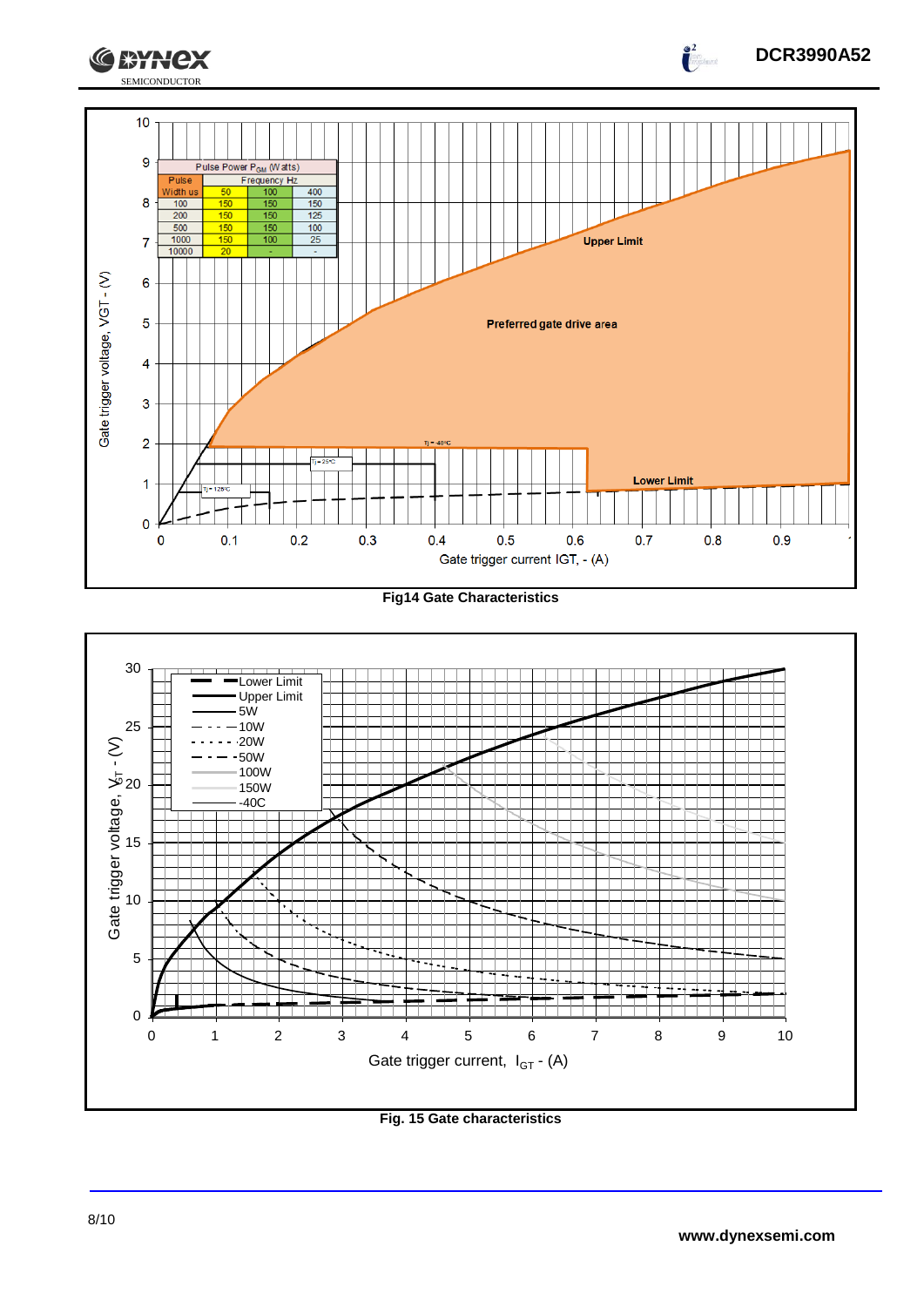



 $\bullet^2$ 

# **PACKAGE DETAILS**

For further package information, please contact Customer Services. All dimensions in mm, unless stated otherwise. DO NOT SCALE.

| 2 holes Ø3.6 x 2.0 deep (In both electrodes) |                   | Maximum        | Minimum        |
|----------------------------------------------|-------------------|----------------|----------------|
|                                              |                   | Thickness      | Thickness      |
|                                              | Device<br>22CT93A | (mm)<br>35.165 | (mm)<br>34.555 |
|                                              | 28CT93A           | 35.24          | 34.63          |
|                                              | 42CT93A           | 35.47          | 34.86          |
|                                              | <b>DCR3990A52</b> | 35.61          | 35             |
|                                              | DCR3220A65        | 35.85          | 35.24          |
|                                              | DCR2560A85        | 36.19          | 35.58          |
|                                              |                   |                |                |
|                                              |                   |                |                |
|                                              |                   |                |                |
|                                              |                   |                |                |
|                                              |                   |                |                |
| Cathode tab                                  |                   |                |                |
|                                              |                   |                |                |
|                                              |                   |                |                |
|                                              |                   |                |                |
|                                              |                   |                |                |
| Cathode<br>Ø148 nom                          |                   |                |                |
| Ø100 nom                                     |                   |                |                |
| Ø1.5                                         |                   |                |                |
| Gate                                         |                   |                |                |
| 35.0 ± 0.5                                   |                   |                |                |
|                                              |                   |                |                |
| Ø100 nom<br>Anode                            |                   |                |                |
| 0138.5                                       |                   |                |                |
|                                              |                   |                |                |
|                                              |                   |                |                |
|                                              |                   |                |                |
|                                              |                   |                |                |
| Lead length: 420mm                           |                   |                |                |
| Lead terminal connector: M4 ring             |                   |                |                |
| Package outline type code: A                 |                   |                |                |

**Fig.16 Package outline**